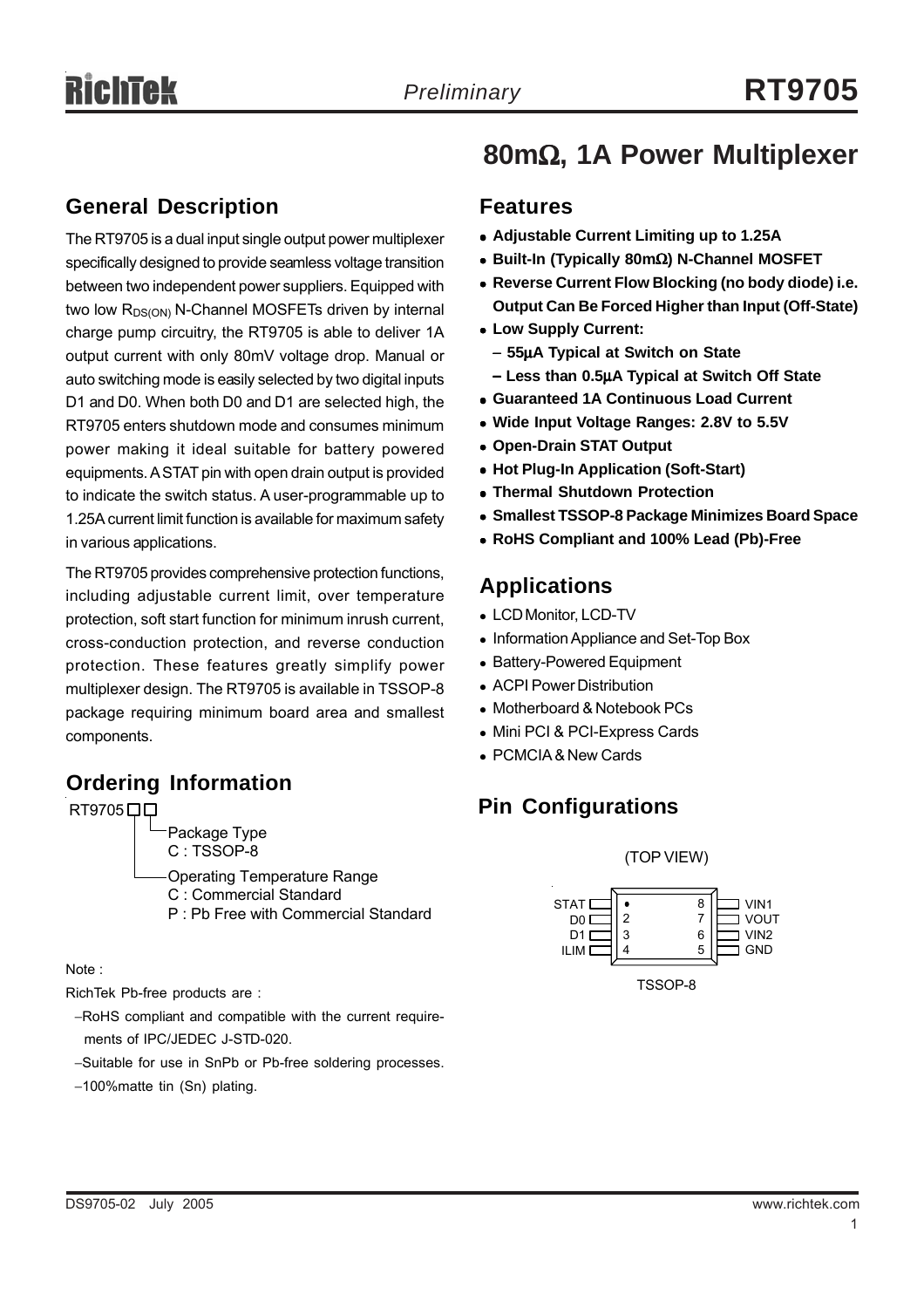# **Typical Application Circuit**



### **Functional Pin Description**

| <b>Pin Name</b> | <b>Pin Function</b>                                                                                         |  |  |  |  |
|-----------------|-------------------------------------------------------------------------------------------------------------|--|--|--|--|
| VIN1            | Power Input1 Voltage                                                                                        |  |  |  |  |
| VIN2            | Power Input2 Voltage                                                                                        |  |  |  |  |
| <b>VOUT</b>     | Output Voltage                                                                                              |  |  |  |  |
| <b>GND</b>      | Ground                                                                                                      |  |  |  |  |
| <b>STAT</b>     | STAT is an open-drain output that is Hi-Z if the VIN2 switch is ON.                                         |  |  |  |  |
| D0, D1          | The truth table shown below illustrates the functionality of D0 and D1.                                     |  |  |  |  |
| ILIM            | A resistor R <sub>ILIM</sub> from ILIM to GND sets the current limit $I_{LIM}$ to (500/R <sub>ILIM</sub> ). |  |  |  |  |

#### **Table 1. Truth Table**

| D <sub>1</sub> | D <sub>0</sub> | V <sub>IN2</sub> V <sub>IN1</sub> | <b>STAT</b> | <b>VOUT</b>      |
|----------------|----------------|-----------------------------------|-------------|------------------|
|                |                |                                   | Hi-Z        | V <sub>IN2</sub> |
|                |                | No                                |             | V <sub>IN1</sub> |
|                |                | Yes                               | $Hi-Z$      | V <sub>IN2</sub> |
|                |                |                                   |             | V <sub>IN1</sub> |
|                |                |                                   |             |                  |

**Note** : 1. X: Don' t care

- 2. Hi-Z: High impedance node
- 3. D0 and D1 cannot be floating which will lead to an unknown state.
- 4. An internal MOSFET with 2kΩ R<sub>DS(ON)</sub> turns on and softly discharges the output voltage when D0 = D1 = 1.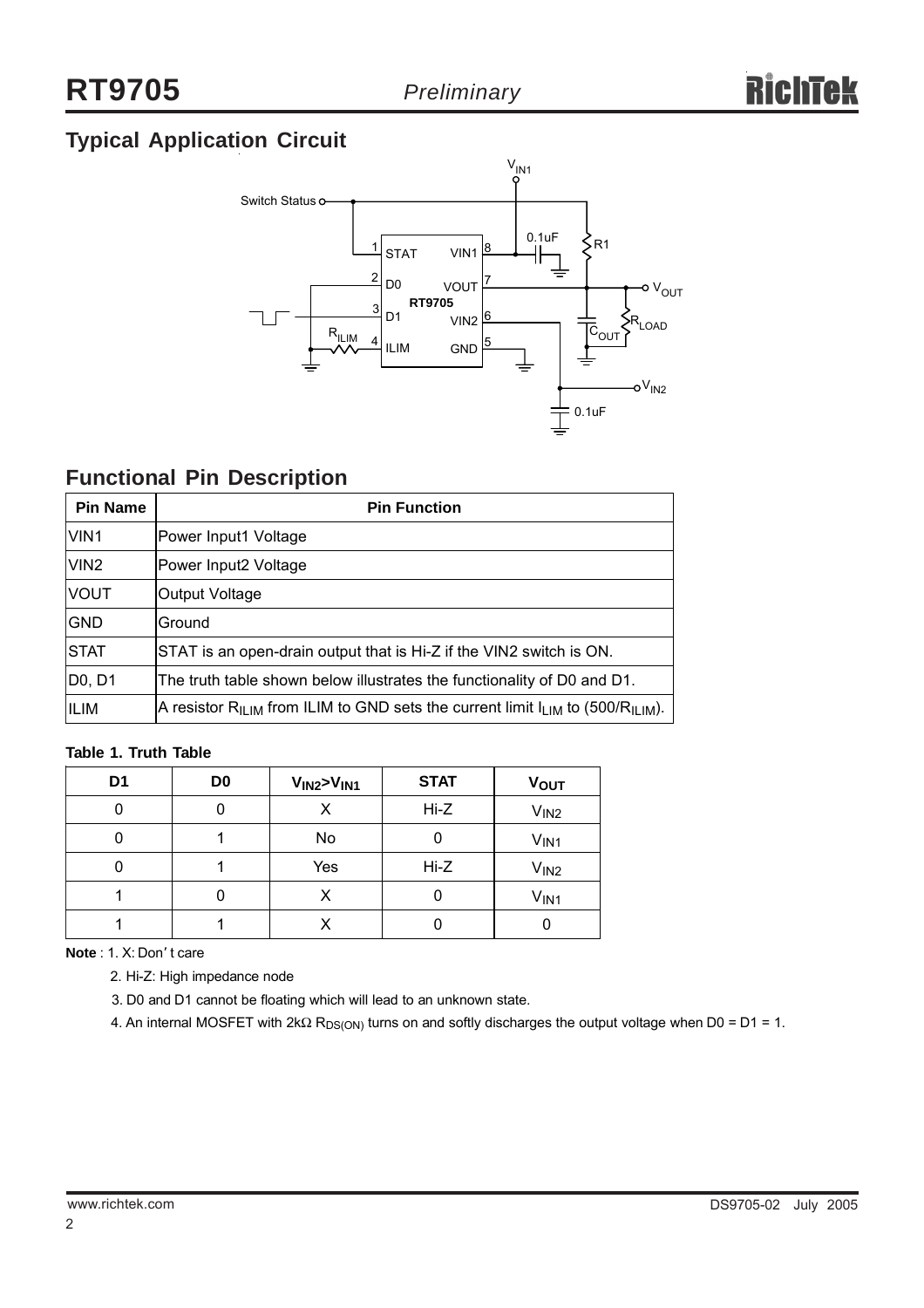# iek

### **Test Circuits**







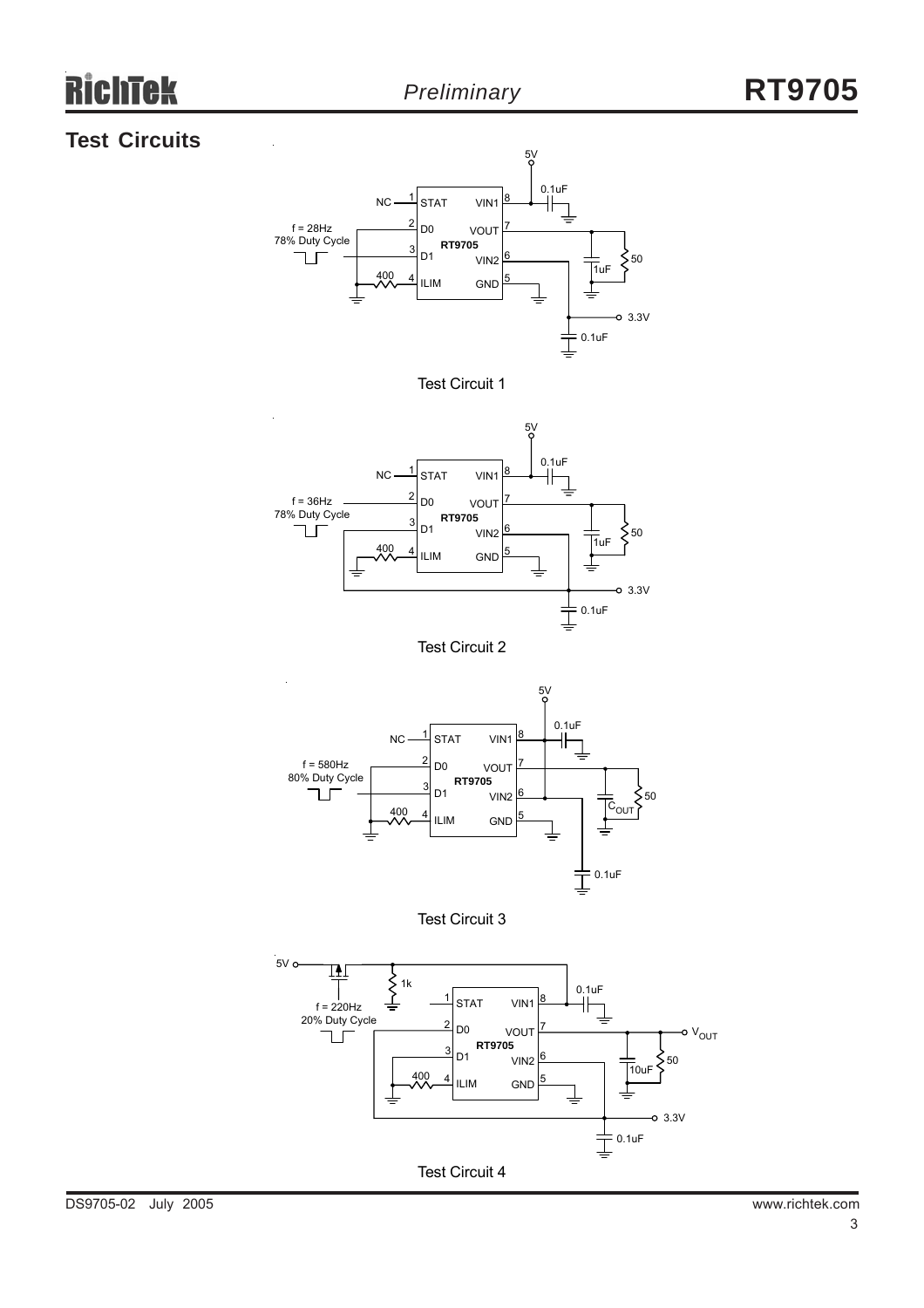# **Function Block Diagram**

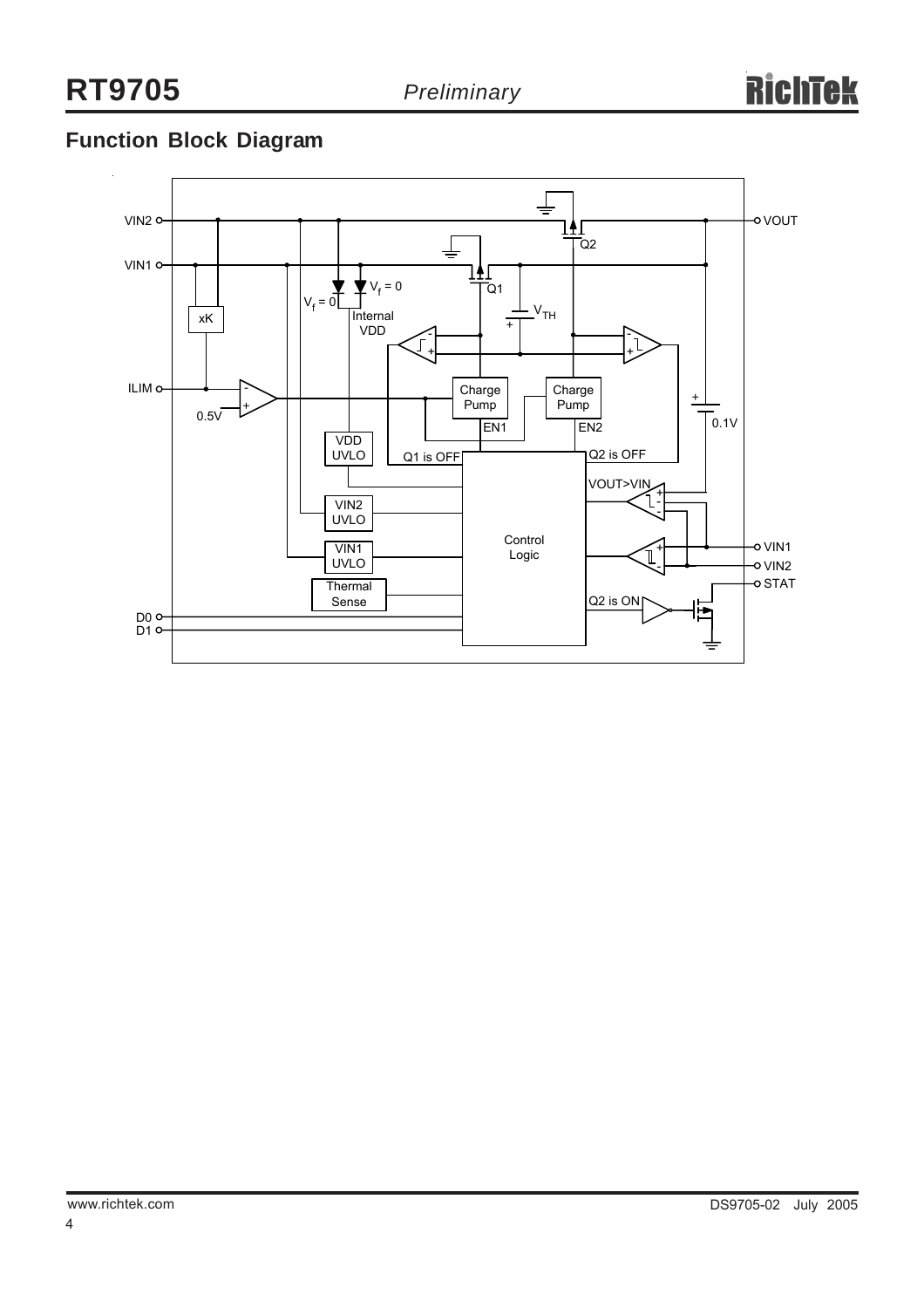### **Absolute Maximum Ratings (Note 1)**

| • Power Dissipation, $P_D @ T_A = 25^{\circ}C$ |  |
|------------------------------------------------|--|
|                                                |  |
| • Package Thermal Resistance (Note 4)          |  |
|                                                |  |
|                                                |  |
|                                                |  |
| • ESD Susceptibility (Note 2)                  |  |
|                                                |  |
|                                                |  |

## **Recommended Operating Conditions** (Note 3)

| • Input Voltage at $V_{IN1}$ |  |
|------------------------------|--|
|                              |  |
|                              |  |
| • Input Voltage at VIN2      |  |
|                              |  |
|                              |  |
|                              |  |
|                              |  |
|                              |  |
|                              |  |

### **Electrical Characteristics**

 $(V_{IN1} = V_{IN2} = 3.6V, C_{IN} = C_{OUT} = 1 \mu F, R_{ILIM} = 400 \Omega, T_A = 25^{\circ}C,$  unless otherwise specified)

| <b>Parameter</b>               |                                    | <b>Symbol</b> | <b>Test Conditions</b>                                                                                       | Min | <b>Typ</b> | Max | <b>Units</b> |
|--------------------------------|------------------------------------|---------------|--------------------------------------------------------------------------------------------------------------|-----|------------|-----|--------------|
| <b>Power Switch</b>            |                                    |               |                                                                                                              |     |            |     |              |
| Switch On Resistance           |                                    |               | $V_{IN1}$ = $V_{IN2}$ = 3.6V, $I_{OUT}$ = 1A                                                                 |     | 80         | 95  |              |
|                                |                                    |               | $R_{DS(ON)}$ $V_{IN1} = V_{IN2} = 3.6V$ , $I_{OUT} = 1A$<br>$-5^{\circ}C \leq T_A \leq 85^{\circ}C$ (Note 5) |     |            | 120 | $m\Omega$    |
|                                | Logic Inputs (D0 and D1)           |               |                                                                                                              |     |            |     |              |
| Logic-Low Voltage<br>Threshold |                                    | $V_{IL}$      |                                                                                                              | --  |            | 0.7 | V            |
|                                | Logic-High Voltage V <sub>IH</sub> |               |                                                                                                              | 2.0 | --         | --  |              |
| Input Current at D0 or D1      |                                    | IIL.          | D0 or D1 = High, Sink Current                                                                                | --  | --         |     |              |
|                                |                                    | IJН           | D0 or D1 = Low, Source Current<br>--                                                                         |     | --         |     | μA           |

*To be continued*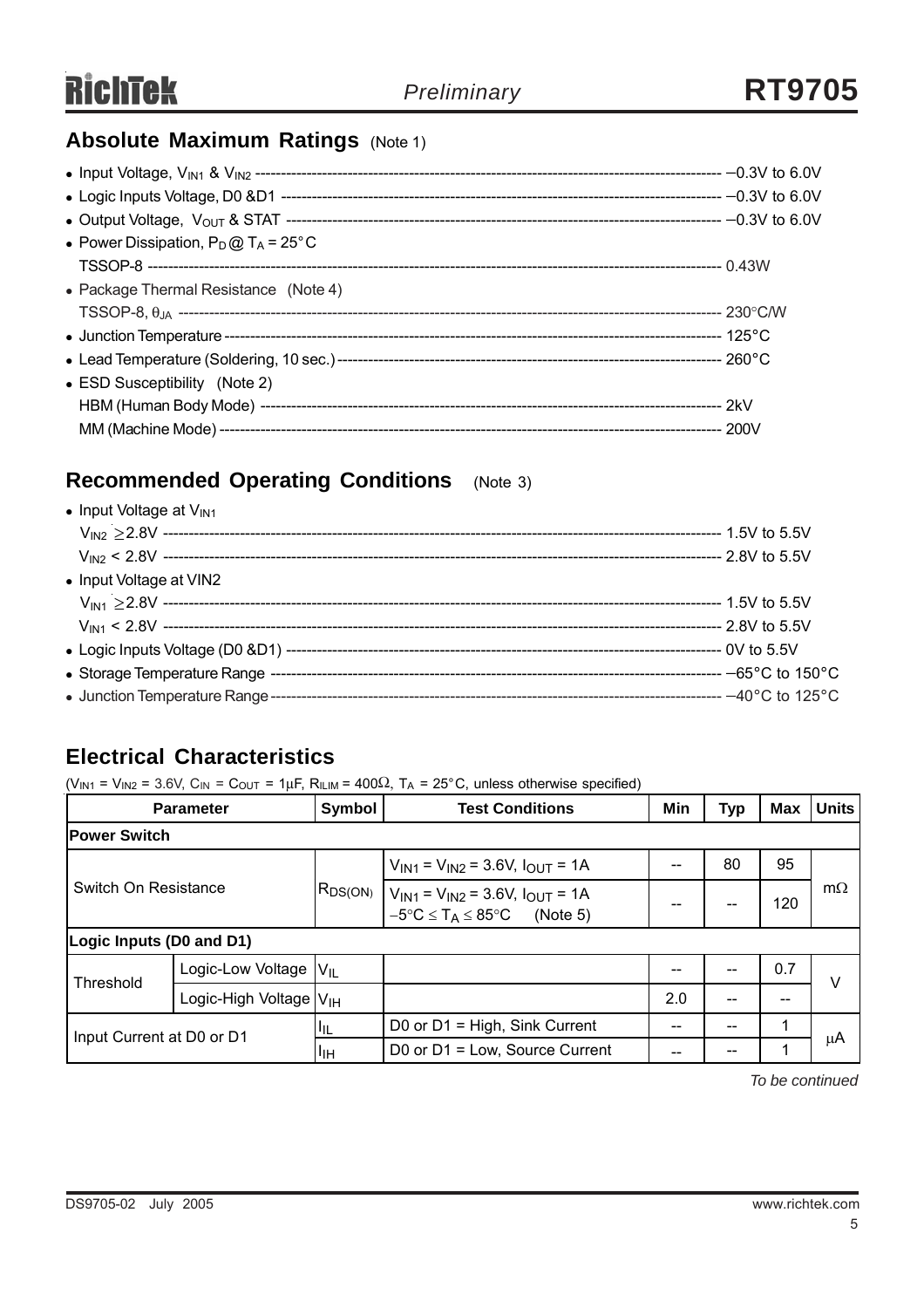**RT9705** *Preliminary*

| <b>Parameter</b>                                                 | <b>Symbol</b>                                                                                                                                                   | <b>Test Conditions</b>                                                                     | Min            | <b>Typ</b>               | Max                      | <b>Units</b>    |  |
|------------------------------------------------------------------|-----------------------------------------------------------------------------------------------------------------------------------------------------------------|--------------------------------------------------------------------------------------------|----------------|--------------------------|--------------------------|-----------------|--|
| <b>Supply and Leakage Currents</b>                               |                                                                                                                                                                 |                                                                                            |                |                          |                          |                 |  |
|                                                                  | I <sub>S1</sub>                                                                                                                                                 | $D1 = High, D0 = Low (VIN1 Active),$                                                       | $-$            | 55                       | 100                      | μ $A$           |  |
| <b>Quiescent Current From</b>                                    |                                                                                                                                                                 | $V_{IN1} = V_{IN2} = 3.6V$ , $I_{OUT} = 0A$                                                |                |                          |                          |                 |  |
| (VIN1 + VIN2) (Operating)                                        | $I_{S2}$                                                                                                                                                        | $D0 = D1 = Low (VIN2 Active),$                                                             | --             | 55                       | 100                      |                 |  |
|                                                                  |                                                                                                                                                                 | $V_{IN1} = V_{IN2} = 3.6 V, I_{OUT} = 0 A$                                                 |                |                          |                          |                 |  |
| <b>Shut Down Current From</b><br>(VIN1 + VIN2) (Standby)         | <b>I</b> SHDN                                                                                                                                                   | $D0 = D1 = High (Inactive),$<br>$V_{IN1}$ = $V_{IN2}$ = 3.6V, $I_{OUT}$ = 0A               | --             | 0.5                      | 3                        | μA              |  |
|                                                                  |                                                                                                                                                                 | $D0 = D1 = High (inactive),$                                                               |                |                          |                          |                 |  |
| Forward Leakage Current From<br>VIN1 (Measured from VOUT to GND) | <b>IFLKG_VIN1</b>                                                                                                                                               | $V_{IN1} = 3.6V,$                                                                          | --             | 0.1                      | 5                        | μA              |  |
|                                                                  |                                                                                                                                                                 | V <sub>IN2</sub> Open, V <sub>OUT</sub> = 0V (Shorted)                                     |                |                          |                          |                 |  |
| Forward Leakage Current From                                     |                                                                                                                                                                 | $D0 = D1 = High (inactive),$                                                               |                |                          | 5                        | μA              |  |
| VIN2 (Measured from VOUT to GND)                                 |                                                                                                                                                                 | $I_{\text{FLKG\_VIN2}} V_{\text{IN2}}$ = 3.6V,<br>$V_{IN1}$ Open, $V_{OUT}$ = 0V (Shorted) | --             | 0.1                      |                          |                 |  |
| Reverse Leakage Current to VINx                                  |                                                                                                                                                                 | D0 = D1 = High (inactive), $V_{INX}$ = 0V,                                                 |                |                          |                          | μ $A$           |  |
| (Measured from VINx to GND)                                      |                                                                                                                                                                 | $I_{RLKG\_VINx} _{V_{OUT}} = 3.6V$                                                         |                | 0.3                      | 5                        |                 |  |
| <b>Current Limit circuit</b>                                     |                                                                                                                                                                 |                                                                                            |                |                          |                          |                 |  |
|                                                                  | ILIM_400                                                                                                                                                        | $R_{ILIM}$ = 400 $\Omega$ , $V_{IN1}$ = $V_{IN2}$ = 3.6V                                   | 0.95           | 1.25                     | 1.56                     | A               |  |
| <b>Current Limit Accuracy</b>                                    | <b>LIM_700</b>                                                                                                                                                  | $R_{ILIM}$ = 700 $\Omega$ , $V_{IN1}$ = $V_{IN2}$ = 3.6V                                   | 0.47           | 0.71                     | 0.99                     |                 |  |
| Input Current at ILIM                                            | <b>I</b> CE                                                                                                                                                     | $V_{I(LIM)} = 0V$ , $I_{OUT} = 0A$                                                         | $-30$          | $\overline{\phantom{a}}$ | 0                        | μA              |  |
| <b>UVLO</b>                                                      |                                                                                                                                                                 |                                                                                            |                |                          |                          |                 |  |
| VIN1 and VIN2 UVLO                                               | V <sub>UVLO_FAL</sub>                                                                                                                                           | <b>Falling Edge</b>                                                                        | 1.2            | 1.28                     | --                       | $\vee$          |  |
|                                                                  | V <sub>UVLO RSE</sub>                                                                                                                                           | <b>Rising Edge</b>                                                                         | $\overline{a}$ | 1.34                     | 1.4                      |                 |  |
| Internal VDD UVLO (the higher of VUVLO_FAL                       |                                                                                                                                                                 | <b>Falling Edge</b>                                                                        | 2.2            | 2.4                      | --                       | $\vee$          |  |
| VIN1 and VIN2)                                                   | V <sub>UVLO_RSE</sub>                                                                                                                                           | <b>Rising Edge</b>                                                                         |                | 2.5                      | 2.8                      |                 |  |
| UVLO Deglitch for VIN1 and VIN2                                  |                                                                                                                                                                 | Falling Edge (Note 6)                                                                      | --             | 100                      | $\overline{\phantom{a}}$ | μS              |  |
| <b>Reverse Conduction Blocking</b>                               |                                                                                                                                                                 |                                                                                            |                |                          |                          |                 |  |
| ΔV <sub>O (I Block)</sub> Minimum Output-to-                     |                                                                                                                                                                 | D0 = D1 = High, $V_{INX}$ = 3.3V. Connect $V_{OUT}$ to                                     |                |                          |                          |                 |  |
| Input Voltage Difference to Block                                | a 5V supply through a series $100\Omega$ resistor.<br>Let D0 = Low. Slowly decrease the supply<br>voltage until V <sub>OUT</sub> connects to V <sub>IN1</sub> . |                                                                                            |                | 130                      |                          | mV              |  |
| Switching                                                        |                                                                                                                                                                 |                                                                                            |                |                          |                          |                 |  |
| <b>STAT Output</b>                                               |                                                                                                                                                                 |                                                                                            |                |                          |                          |                 |  |
| Leakage Current                                                  | <b>I</b> LEAKAGE                                                                                                                                                | $VO(STAT) = 5.5V$                                                                          | --             | 0.01                     | $\mathbf{1}$             | μA              |  |
| <b>Saturation Voltage</b>                                        | $\mathsf{V}_{\mathsf{SAT}}$                                                                                                                                     | $I_{I(STAT)}$ = 2mA, $V_{IN1}$ Switch is On                                                |                |                          | 0.4                      | V               |  |
| Deglitch Time (falling edge only)                                |                                                                                                                                                                 | (Note 6)                                                                                   | --             | 150                      | --                       | μS              |  |
| <b>Thermal Shutdown</b>                                          |                                                                                                                                                                 |                                                                                            |                |                          |                          |                 |  |
| <b>Thermal Shutdown Protection</b>                               | T <sub>SD</sub>                                                                                                                                                 |                                                                                            |                | 135                      | --                       | $\rm ^{\circ}C$ |  |
| Thermal Shutdown Hysteresis                                      | $\Delta$ T <sub>SD</sub>                                                                                                                                        |                                                                                            |                | 10                       | --                       | $\rm ^{\circ}C$ |  |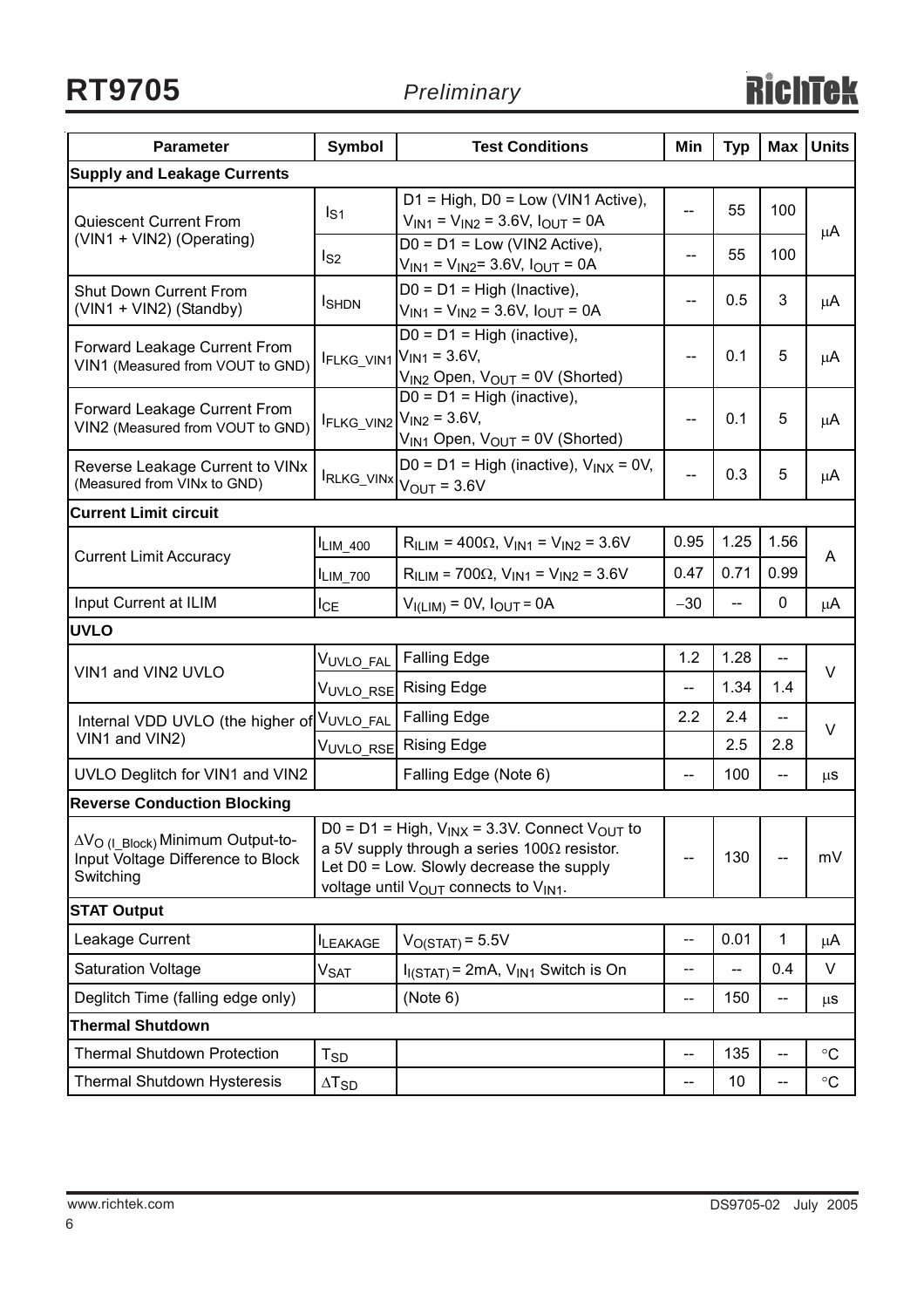- **Note 1.** Stresses listed as the above "Absolute Maximum Ratings" may cause permanent damage to the device. These are for stress ratings. Functional operation of the device at these or any other conditions beyond those indicated in the operational sections of the specifications is not implied. Exposure to absolute maximum rating conditions for extended periods may remain possibility to affect device reliability.
- **Note 2.** Devices are ESD sensitive. Handling precaution recommended.
- **Note 3.** The device is not guaranteed to function outside its operating conditions.
- **Note 4.** θ<sub>JA</sub> is measured in the natural convection at T<sub>A</sub> = 25°C on a low effective thermal conductivity test board of JEDEC 51-3 thermal measurement standard.
- Note 5. Performance at  $-5^{\circ}C \leq T_A \leq 85^{\circ}C$  is assured by design.
- **Note 6.** The deglitch time is assured by design.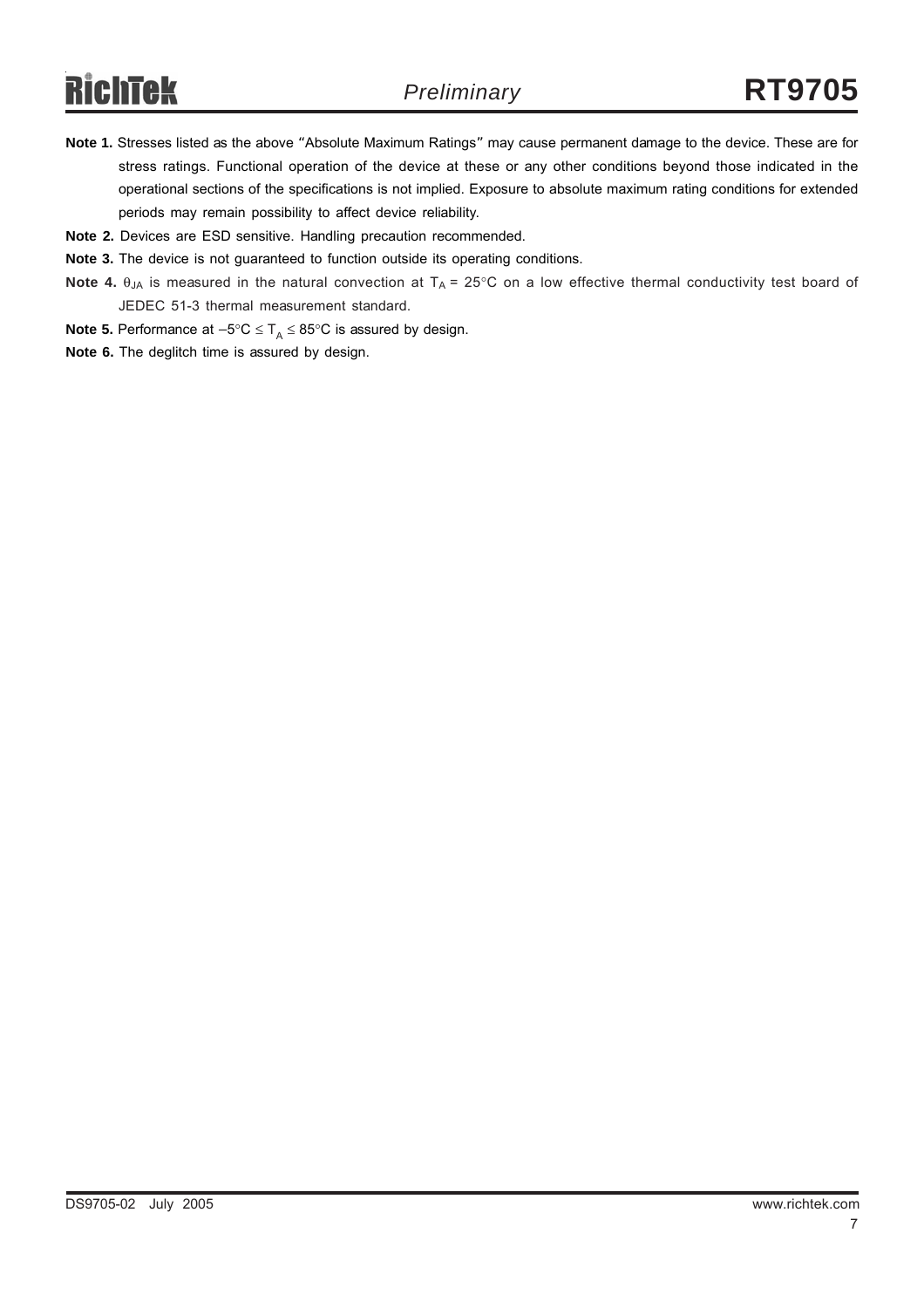### **Typical Operating Characteristics**





**RDS(ON) vs. Input Voltage**



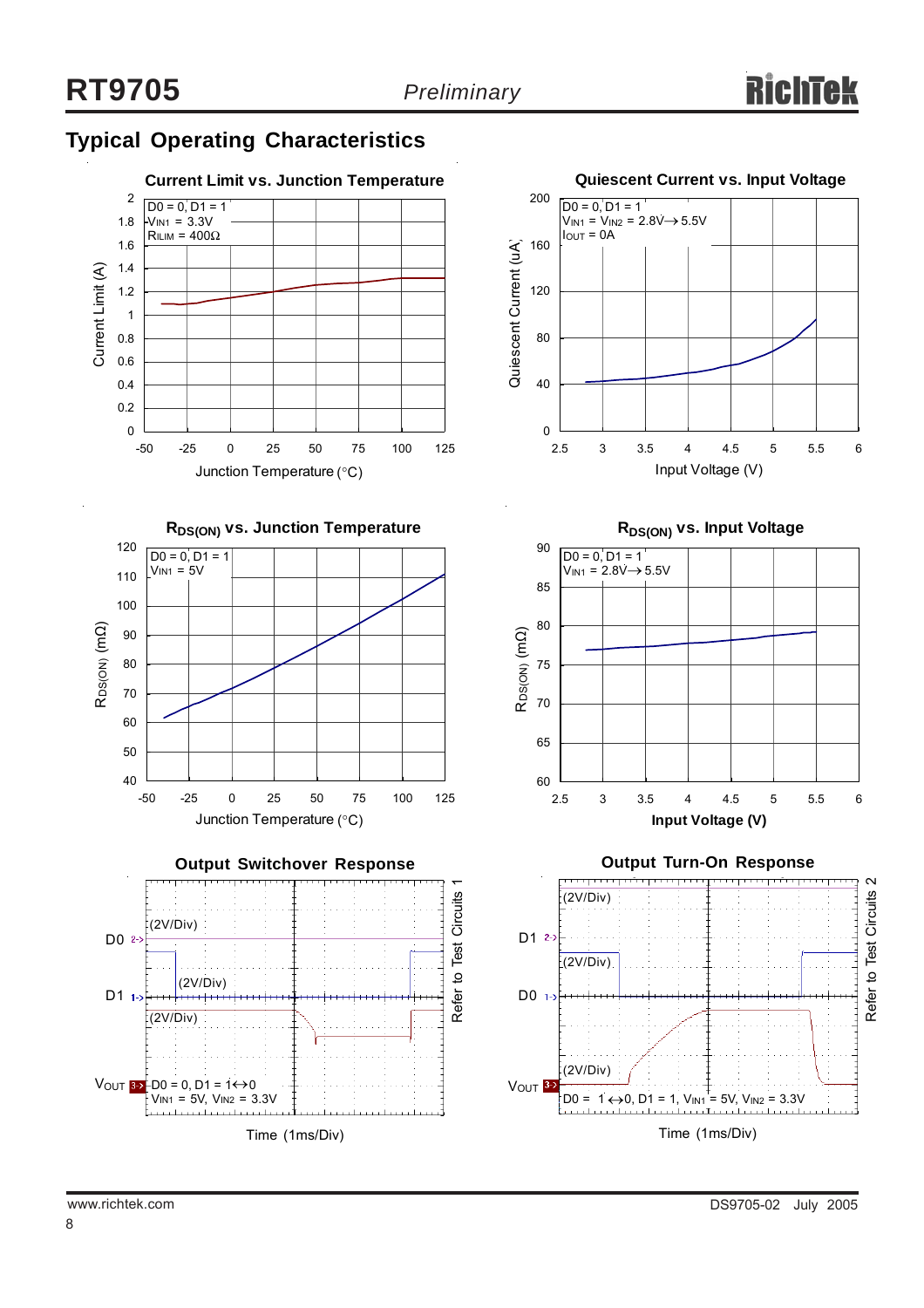

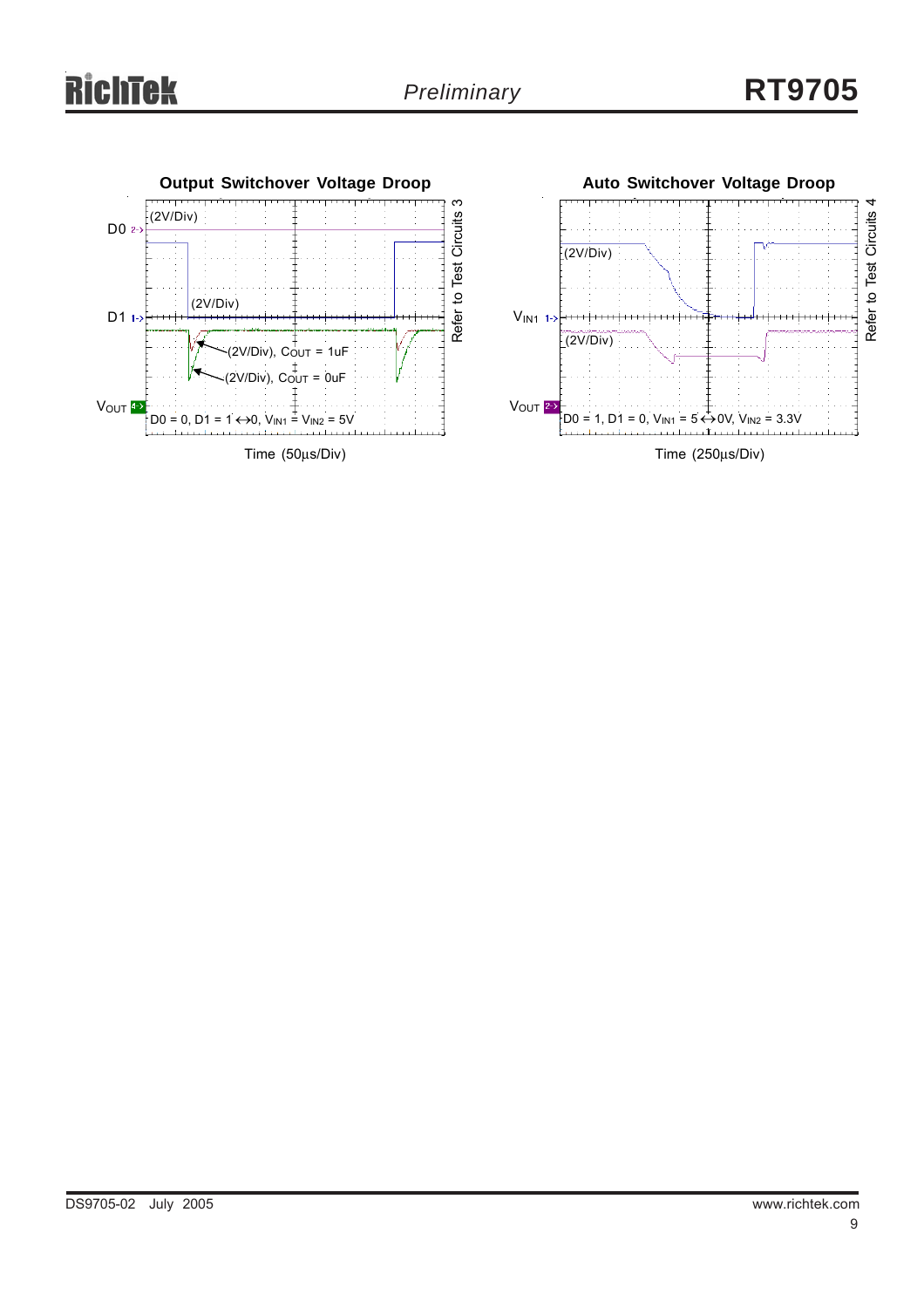### Application Information

The RT9705 is dual input single output power multiplexer specifically designed to provide seamless voltage transition between two independent power suppliers. Equipped with two low  $R_{DS(ON)}$  N-Channel MOSFETs driven by internal charge pump circuitry, the RT9705 is able to deliver 1A output current with only 80mV voltage drop. The RT9705 provides comprehensive protection functions, including adjustable current limit, over temperature protection, soft start function for minimum inrush current, cross-conduction protection, and reverse conduction protection. These features greatly simplify power multiplexer design.

#### **Manual Switching Mode**

The RT9705 provides two logic input D0 and D1 for switch selection as shown in Table 1. The RT9705 selects the manual-switching mode when the D0 is pulled low. In this mode  $V_{OUT}$  connects to  $V_{INI}$  if D1 pulled high, otherwise  $V<sub>OUT</sub>$  connects to  $V<sub>IN2</sub>$ .

#### **Auto Switching Mode**

RT9705 selects the auto-switching mode when the D0 is pulled high and D1 is pulled low. In this mode  $V_{\text{OUT}}$  connects to the higher of  $V_{IN1}$  and  $V_{IN2}$ .

#### **Shutdown Mode**

When both D0 and D1 are selected high, the RT9705 enters shutdown mode and consumes minimum power. An internal MOSFET with 2kΩ  $R_{DS(ON)}$  turns on and softly discharges the output voltage in the shutdown mode. Since no body diode exists between  $V_{INX}$  and  $V_{OUT}$ , output voltage is allowed to be high than the input voltages in the shutdown mode.

#### **Switch Status Indication**

A STAT pin with open drain output is provided to indicate the switch status. STAT pin outputs high impedance if  $V_{1N2}$ is active, otherwise STAT pin outputs low.

#### **Current Limiting**

The current limit circuitry prevents damage to the MOSFET switch and external load. A resistor  $R_{ILM}$  from ILIM to GND sets the current limit to 500/R ILIM and the adjustable current limiting up to 1.25 A. A setting resistor  $R_{\text{ILIM}}$  equal to zero is not recommended as that disables current limiting.

#### **Thermal Considerations**

Thermal protection limits power dissipation in RT9705. When the operation junction temperature exceeds 135°C, the OTP circuit starts the thermal shutdown function and turns the pass element off. The pass element turn on again after the junction temperature cools by 10°C.

For continuous operation, do not exceed absolute maximum operation junction temperature 125°C. The power dissipation definition in device is:

 $P_D = (V_{IN} - V_{OUT}) \times I_{OUT} + V_{IN} \times I_Q$ 

The maximum power dissipation depends on the thermal resistance of IC package, PCB layout, the rate of surroundings airflow and temperature difference between junction to ambient. The maximum power dissipation can be calculated by following formula:

#### $P_{D(MAX)} = (T_{J(MAX)} - T_A)/\theta_{JA}$

where  $T_{J(MAX)}$  is the maximum operation junction temperature 125 $\textdegree$ C, T<sub>A</sub> is the ambient temperature and the  $\theta$ <sub>JA</sub> is the junction to ambient thermal resistance.

For recommended operating conditions specification of RT9705, where  $T_{J(MAX)}$  is the maximum junction temperature of the die (125 $\degree$ C) and T<sub>A</sub> is the maximum ambient temperature. The junction to ambient thermal resistance  $(\theta_{JA}$  is layout dependent) for TSSOP-8 package is 230°C/W on standard JEDEC 51-3 thermal test board. The maximum power dissipation at  $T_A = 25^{\circ}$ C can be calculated by following formula:

 $P_{D(MAX)} = (125\degree C - 25\degree C)/230\degree C/W = 430$  mW (TSSOP-8)